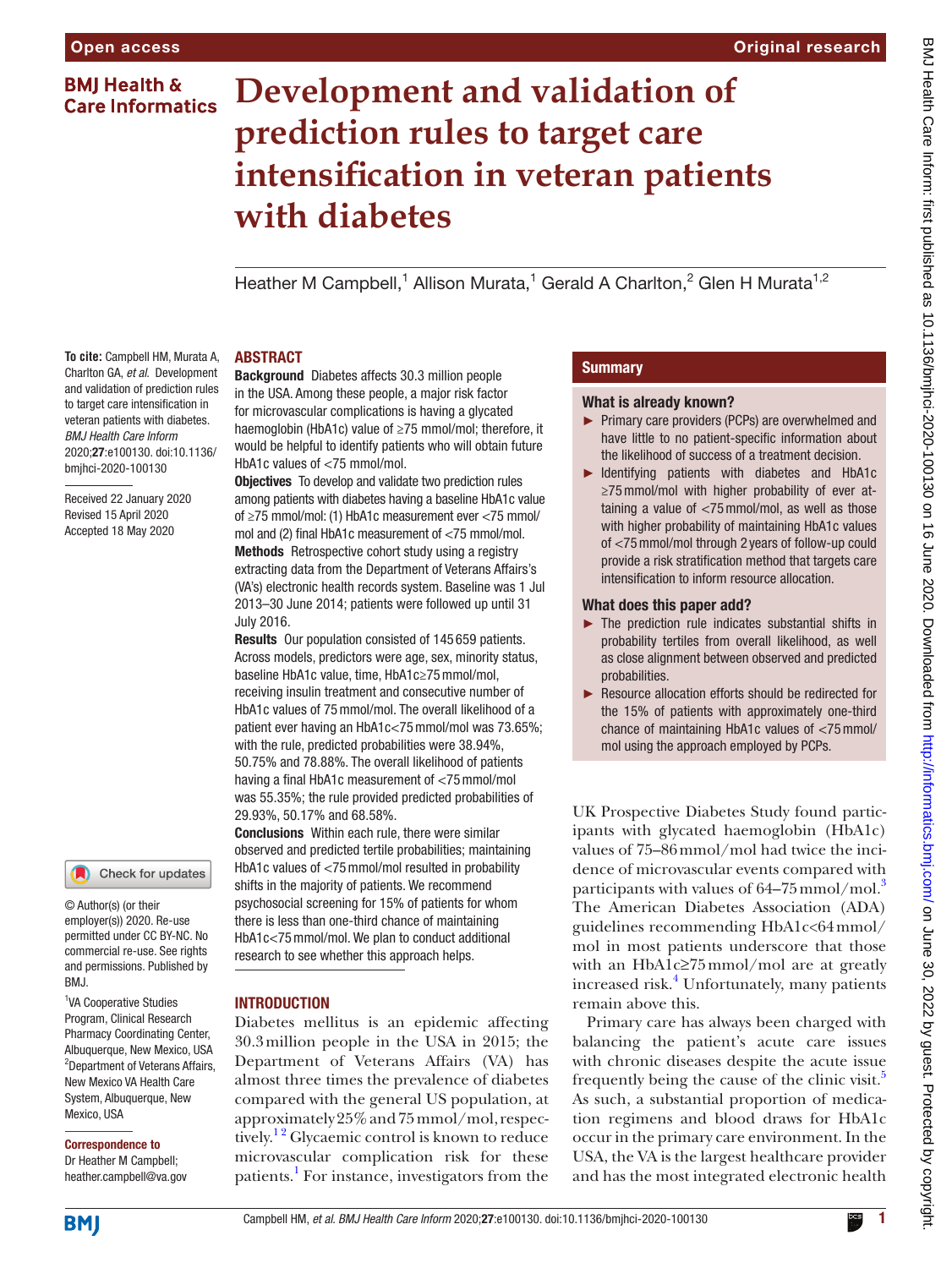record (EHR) system.<sup>[6](#page-5-4)</sup> In the current state of patient care in the VA, the primary care providers (PCPs) have little to no patient-specific information about the likelihood of success of a treatment decision. For instance, although intended to help, clinical reminders are non-specific. Estimated at approximately 60 per day, this information overload has been shown to contribute to overlooking results, leading to delayed patient care.<sup>78</sup>

Prediction rules could be incorporated into alreadyexisting tools to simplify the clinical cognitive load by pointing to the care most likely to provide the best outcome, at that time in that particular patient. Through longitudinal analysis of patient data, these prediction algorithms can provide population health information about patients who were in the same circumstance as the current patient–provider interaction, contributing to the National Academy of Medicine's concept of the learning healthcare organisation.<sup>[9](#page-5-6)</sup> Identifying patients with diabetes and HbA1c≥75mmol/mol with higher probability of ever attaining a value <75mmol/mol, as well as those with higher probability of maintaining HbA1c values of <75mmol/mol through 2years of follow-up could provide a risk stratification method targeting care intensification to inform resource allocation. The success of this strategy is dependent on models that accurately discriminate between patients who will have subsequent HbA1c values of <75mmol/mol and those who will not. Based on a review of the literature, it appears only one other group has developed a prediction rule for HbA1c among patients with diabetes. We sought out to develop and validate each prediction rule by randomly assigning patients to derivation and validation samples. Validation samples are used to confirm model fit based on the derivation sample for each of the outcomes.

### **METHODS**

### Data source and study design

This is a retrospective cohort study using a registry extracting data from VA's EHR system. In particular, after obtaining the New Mexico VA Healthcare System Institutional Review Board's approval, we used the VA Informatics and Computing Infrastructure to obtain files pertaining to a cohort of patients from the VA national databases housed at the Corporate Data Warehouse. The VA provides inpatient and outpatient care at 1243 healthcare facilities across the USA. Our population was defined as patients who had an HbA1c≥75mmol/mol between 1 July 2013 and 30 June 2014 with either an inpatient or outpatient diagnosis of diabetes mellitus or a prescription for diabetes medication. We followed up patients for HbA1c values until 31 July 2016.

#### Selection of candidate predictor variables

Candidate predictor variables included age, self-declared minority status (including race and ethnicity), sex and insulin treatment status. Age was included since islet cell function declines with time, impacting glycaemic

status; self-declared minority status was included because minorities have been shown to have poorer glycaemic control. Sex was included to further represent the diverse population and may confound if not included. The pathophysiology of diabetes, like many chronic diseases, is associated with cumulative disease burden. Accordingly, we also captured HbA1c progression over time, starting with similar thinking as in the Archimedes diabetes model.<sup>[10](#page-5-7)</sup> We further refined HbA1c measurement into innovative synthesised variables; the following paragraph explains these in order of time frame, starting with the longest.

Fundamentally, an average over a series of HbA1c measurements has bias because of differences in monitoring frequency: according to the guidelines, patients are expected to have had blood drawn twice annually when their glucose is controlled and up to quarterly when their glucose is not.<sup>11 12</sup> A way to handle this is with time-weighted average HbA1c, which starts from first documentation, as early as 1999. This value will be missing when a patient's first measurement is the qualifying value for the study because its calculation is dependent on more than one measurement before follow-up starts. Traits such as genetics, personality and culture may be conceptualised as contributing to this variable since patients are born with, nurtured and socialised into these potential factors from an early age, reinforcing a pattern reflected over a long period of time. Candidate predictor variables of a more intermediate duration include time HbA1c≥75mmol/mol, consecutive number of HbA1c values of  $\geq$ 75 mmol/mol and number of PCP visits while the patient had an HbA1c≥75mmol/mol. Collectively, this set of variables may represent comorbidities such as obesity, post-traumatic stress disorder, depression and alcoholism. Lastly, we are interested in the current clinical picture. To this end, we assessed the most recent HbA1c value (baseline HbA1c), which reflects current diet, exercise, medication regimen and any recent change in health status. The same candidate predictor variables were used in each regression analysis.

### Statistical analysis

Appropriate univariate analyses were performed based on the underlying distribution of variables. Separate stepwise forward logistic regression models were created for each outcome: (1) HbA1c measurement ever <75mmol/ mol and (2) final HbA1c measurement of <75mmol/mol. The p value to enter the model was set to  $p<0.05$ ; p value for removal from the model was set to  $p<0.10$ . Overall model performance was evaluated through  $\chi^2$  and pseudo-R<sup>2</sup> values, calibration was assessed with the Hosmer-Lemeshow test, and discrimination was assessed with the c-statistic, equal to the receiver operating characteristic curve for dichotomous outcomes. $^{13}$  The investigators also assessed the sensitivity, specificity, positive predictive value and negative predictive value. All hypothesis testing was two-sided; STATA/MP V.14.2 was used for all analyses.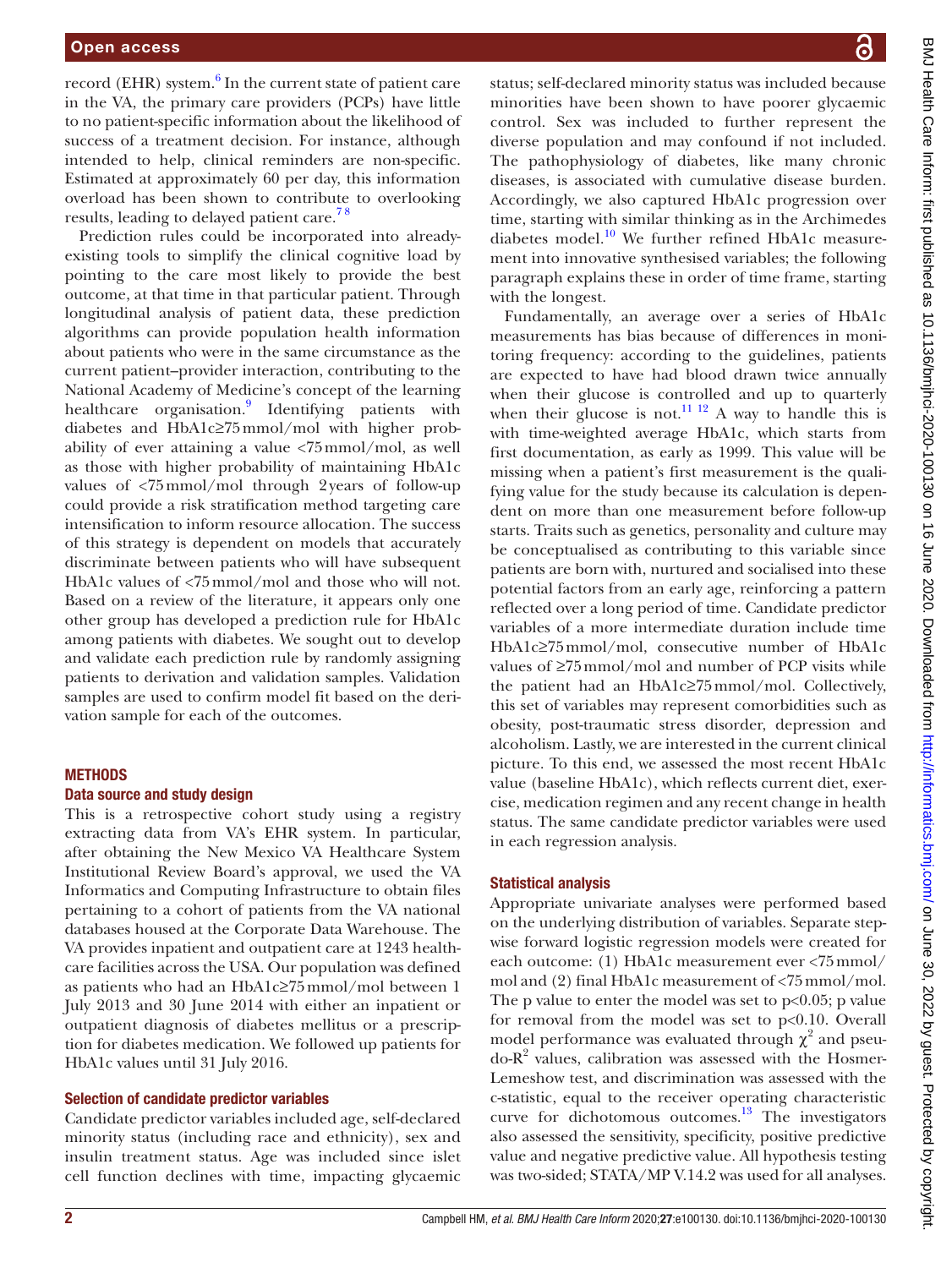

<span id="page-2-0"></span>Figure 1 Patient flowchart. HbA1c, glycated haemoglobin.

# **RESULTS**

## General findings

Our population consisted of 145659 patients; 90.81% were retained. [Figure](#page-2-0) 1 depicts the population of interest and resultant patient flow. Baseline characteristics of the derivation and validation samples are provided in [table](#page-2-1) 1.

The derivation sample comprised 80435 patients followed up for a mean $\pm$ SD of 1.76 $\pm$ 0.46 years. The validation sample had 51831 patients followed for 1.75±0.46 years. All univariate analyses of candidate predictor variables were significant for each outcome, in each sample (p<0.001each, data not shown).

## Patients ever attaining an HbA1c<75 mmol/mol in follow-up

The logistic regression model yielded 77602 patients in the derivation dataset and 49429 patients in the validation set: patients who were not included had missing values in the time-weighted average HbA1c. Except for number of

<span id="page-2-1"></span>

| Baseline characteristics of the derivation and<br>Table 1<br>validation samples |                                            |                                     |  |
|---------------------------------------------------------------------------------|--------------------------------------------|-------------------------------------|--|
|                                                                                 | <b>Derivation</b><br>sample<br>$(N=80435)$ | Validation<br>sample<br>$(N=51831)$ |  |
|                                                                                 | n (%)                                      | $n$ (%)                             |  |
| Male                                                                            | 76725 (95.39)                              | 49478 (95.46)                       |  |
| Minority                                                                        | 28414 (35.33)                              | 18134 (34.99)                       |  |
| Receiving insulin treatment                                                     | 51995 (64.64)                              | 33283 (64.21)                       |  |
|                                                                                 | Mean (SD)                                  | Mean (SD)                           |  |
| Age (years)                                                                     | 62.86 (10.78)                              | 62.96 (10.91)                       |  |
| HbA1c (mmol/mol)                                                                | 90.82 (12.21)                              | 90.82 (12.21)                       |  |
| Time since first HbA1c<br>(years)                                               | 8.27 (4.48)                                | 8.21(4.49)                          |  |
| Consecutive months<br>$HbA1c>75$ mmol/mol                                       | 12.66 (22.39)                              | 12.56 (22.43)                       |  |
| Consecutive number of<br>HbA1c values > 75 mmol/mol                             | 3.33(4.02)                                 | 3.31(4.04)                          |  |
| Number of primary care<br>visits while HbA1c>75mmol/<br>mol                     | 2.06 (4.14)                                | 2.03(4.12)                          |  |
|                                                                                 |                                            |                                     |  |

HbA1c, glycated haemoglobin.

## Open access

PCP visits while the patient had an HbA1c≥75mmol/mol, candidate predictor variables had enough of an independent effect to enter and remain in the model. Patients who were older, male and declared minority status had higher odds of ever having an HbA1c<75mmol/mol; patients with higher baseline HbA1c values, longer times with HbA1c≥75mmol/mol, higher time-weighted HbA1c averages and more consecutive HbA1c values≥75mmol/ mol at baseline, and who underwent insulin treatment had lower odds [\(table](#page-3-0) 2).

The model resulted in a pseudo- $R^2$ =0.10 with a likelihood ratio=9134.21 ( $\chi^2(8)$ , p<0.0001), a Hosmer-Lemeshow test  $(\chi^2(8)=401.42, \, p<0.001)$  and a c-statistic=0.72. The model's sensitivity is 94.73%; specificity is 20.52%; positive predictive value is 76.63%; and negative predictive value is 58.58%, resulting in 74.95% correctly classified. Using the validation sample, the predicted probabilities compared with the observed are quite accurate within each probability tertile ([table](#page-3-1) 3).

## Patients with a final HbA1c measurement of <75 mmol/mol in follow-up

The logistic regression model incorporated variables with no missing observations; the same candidate predictor variables were significant as the first outcome except for time-weighted average HbA1c. Patients who were older and male had higher odds of a final HbA1c measurement <75mmol/mol; patients with higher baseline HbA1c values, longer times with HbA1c≥75mmol/mol, more consecutive HbA1c values≥75mmol/mol at baseline and declared minority status, and who received insulin treatment had lower odds ([table](#page-3-0) 2). The model has a pseudo- $R^2$ =0.06 with a likelihood ratio=7001.50 ( $\chi^2$ (7),  $p<0.001$ ), a Hosmer-Lemeshow test  $(\chi^2(8)=112.84,$ p<0.001) and a c-statistic=0.67. Model sensitivity is 80.64%; specificity is 42.30%; positive predictive value is 63.18%; and negative predictive value is 64.01%, resulting in 63.44% correctly classified. Using the validation sample, the predicted probabilities are fairly accurate for patients when comparing predicted probabilities to observations within each of the probability tertiles [\(table](#page-4-0) 4).

# **DISCUSSION**

This study provides knowledge not otherwise obtainable about patients with diabetes. First, we were surprised that we identified only one other study that developed and/ or validated a prediction rule related to HbA1c among patients with diabetes. Second, without the rule, the provider does not know a given patient's likelihood of having an HbA1c<75mmol/mol within or by the end of the next 2years.

While sensitivity and specificity provide the probability of the model showing attainment of HbA1c<75mmol/ mol, or lack thereof, in a patient who has such a measurement, the predictive value provides the probability of actual attainment of HbA1c<75mmol/mol, given the model showing, or not showing, such attainment. The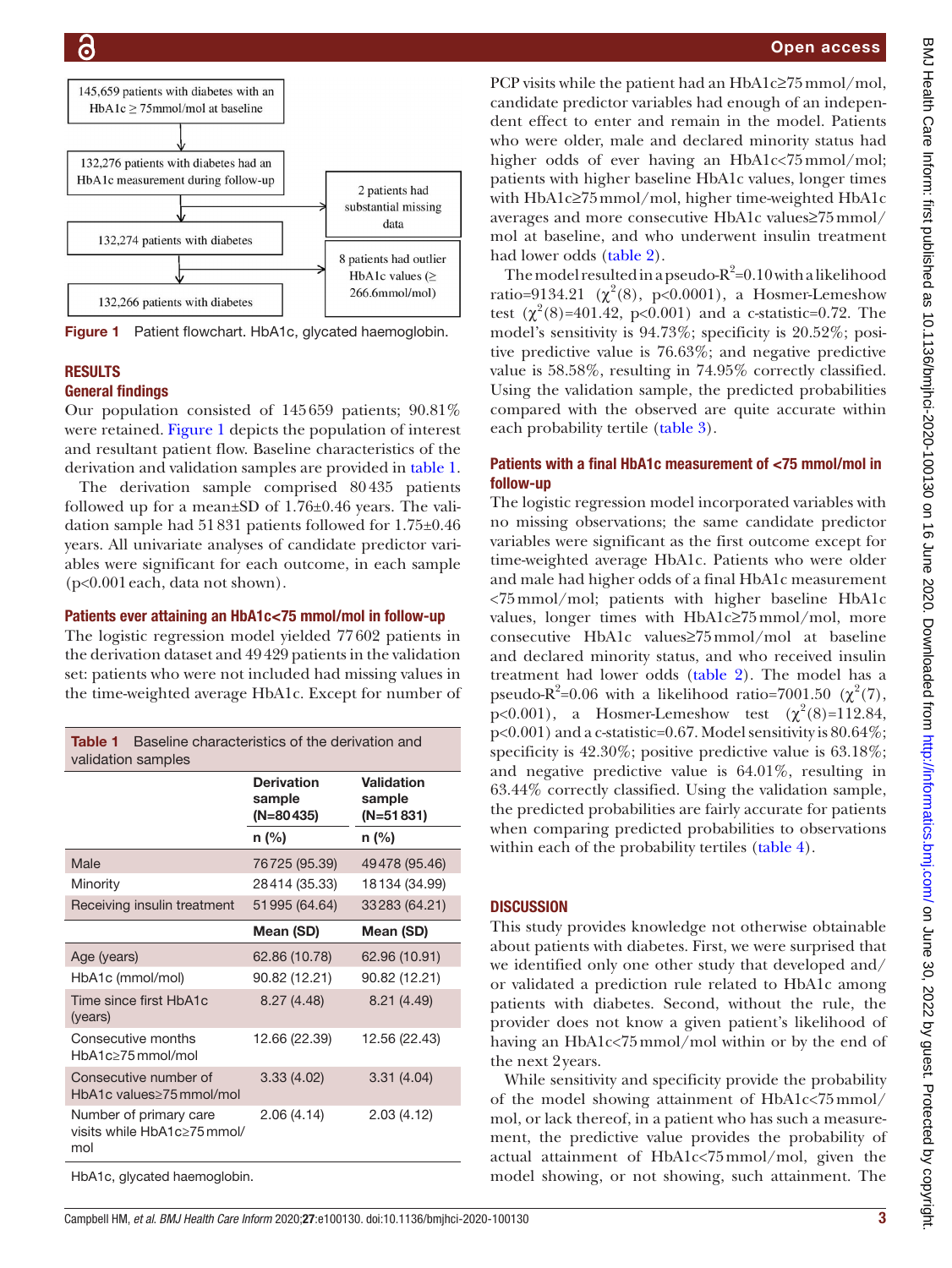<span id="page-3-0"></span>

| <b>Open access</b>                                                                                                       |                       | ධි                               |
|--------------------------------------------------------------------------------------------------------------------------|-----------------------|----------------------------------|
|                                                                                                                          |                       |                                  |
| Table 2<br>Multivariate logistic regression results for HbA1c ever <75 mmol/mol and final HbA1c measurement <75 mmol/mol |                       |                                  |
|                                                                                                                          | Ever <75 mmol/mol     | Final measurement <75 mmol/mol   |
| <b>Characteristic</b>                                                                                                    | OR (95% CI)           | OR (95% CI)                      |
| Baseline age                                                                                                             | 1.02 (1.02 to 1.02)   | 1.02 $(1.02 \text{ to } 1.03)$   |
| Baseline HbA1c value                                                                                                     | $0.82$ (0.81 to 0.83) | $0.85$ (0.84 to 0.86)            |
| Time-weighted average HbA1c                                                                                              | 0.77 (0.76 to 0.78)   | Did not enter                    |
| Time HbA1c≥75 mmol/mol (days)                                                                                            | 1.00 (1.00 to 1.00)*  | 1.00 (1.00 to 1.00) <sup>+</sup> |
| Receiving insulin treatment                                                                                              | $0.85$ (0.81 to 0.88) | $0.71$ (0.68 to 0.73)            |
|                                                                                                                          |                       |                                  |

| Constant                                       | 90.59 (72.83 to 112.68) | $2.45(2.08 \text{ to } 2.88)$  |
|------------------------------------------------|-------------------------|--------------------------------|
| Minority                                       | 1.04 (1.01 to 1.08) ‡   | $0.94$ (0.91 to 0.97)          |
| Male                                           | 1.16 (1.07 to 1.26)     | 1.13 $(1.06 \text{ to } 1.21)$ |
| Consecutive number of HbA1c values≥75 mmol/mol | $0.98(0.97)$ to $0.98$  | $0.95(0.94 \text{ to } 0.96)$  |

\*Due to rounding, the reader cannot tell the direction of the relationship for time HbA1c≥75mmol/mol; see the Patients ever attaining an HbA1c<75mmol/mol in follow-up section

†Due to rounding, the reader cannot tell the direction of the relationship for time HbA1c≥75mmol/mol; see the Patients with a final HbA1c measurement of <75mmol/mol in follow-up section.

‡All variables listed in the table have p values of <0.001 except for minority status for HbA1c ever <75mmol/mol (p=0.019). HbA1c, glycated haemoglobin.

potential contribution of these prediction rules to a learning healthcare organisation is dependent on accurate differentiation between patients who will, and will not, continue to have HbA1c measurements ≥of 75mmol/ mol. As seen in tables [3 and 4,](#page-3-1) the predicted probabilities compared with the observed are fairly accurate for each of the tertiles for each of the outcomes.

If aggregate data from the healthcare system were available to providers, they would know 55% of these patients maintain HbA1c values<75mmol/mol at 2years (ie, the pretest probability). The usefulness of a prediction rule is based on the proportion of patients whose probability has substantially shifted from the pretest probability. When predicting who will maintain HbA1c values of <75mmol/ mol, the majority of patients' probabilities shifted. This did not occur for predicting who will ever have an HbA1c<75mmol/mol; of the two, maintenance is more imperative clinically.

Most importantly, this rule identifies patients for whom an alternative approach is more appropriate. Resources should be reallocated for the 15% of patients with predicted probabilities of 0–0.4 and who are interested in meeting treatment goals: they have less than one-third chance of maintaining HbA1c values of <75mmol/mol using the approach employed by PCPs ([table](#page-3-1) 3). This implies a substantial shift in workload as it represents multiple visits currently occurring between

PCPs and patients addressing treatment intensification. Our model suggests the presence of underlying drivers of poor glycaemic control that operate over the course of years. These factors may be psychosocial and should be addressed before such treatment is again attempted; our recommendation is psychosocial screening. In this way, patients are also being offered treatment intensification: once these issues have been addressed, they may be more likely to attain an HbA1c value of  $\langle 75 \text{mmol/mol} \cdot 14$  $\langle 75 \text{mmol/mol} \cdot 14$ By identifying the problem from a population health perspective, we are recognising a gap in care and naturally risk-stratifying patients, so the greatest benefit goes to those with the most need, with the resources available. The application of this rule across the VA could result in reduced costs for diabetes care and increased costs for psychosocial support. Future studies should be done to identify such factors, assessing whether their management results in better outcomes than routine primary care.

When incorporated into our already-existing reporting mechanism, providers can receive the model results specific to each patient during, or in preparation of, the clinic visit. With these predictions, a provider can assess the patient's values and motivation in treatment intensification. If interested, they can set a goal based on the patient's age and comorbidities, discussing treatment options. If the patient is still above goal, then psychological, social and cultural assessment can be performed to

<span id="page-3-1"></span>

| Observed versus predicted probability for HbA1c measurement ever <75 mmol/mol<br>Table 3 |           |             |             |        |
|------------------------------------------------------------------------------------------|-----------|-------------|-------------|--------|
| <b>Predicted probability</b>                                                             | $0 - 0.4$ | $0.4 - 0.6$ | $0.6 - 1.0$ | Total  |
| Total patients                                                                           | 2553      | 5665        | 41708       | 49926  |
| Number of patients with HbA1c<75 mmol/mol                                                | 994       | 2870        | 32899       | 36763  |
| Per cent observed                                                                        | 38.94%    | 50.75%      | 78.88%      | 73.65% |

HbA1c, glycated haemoglobin.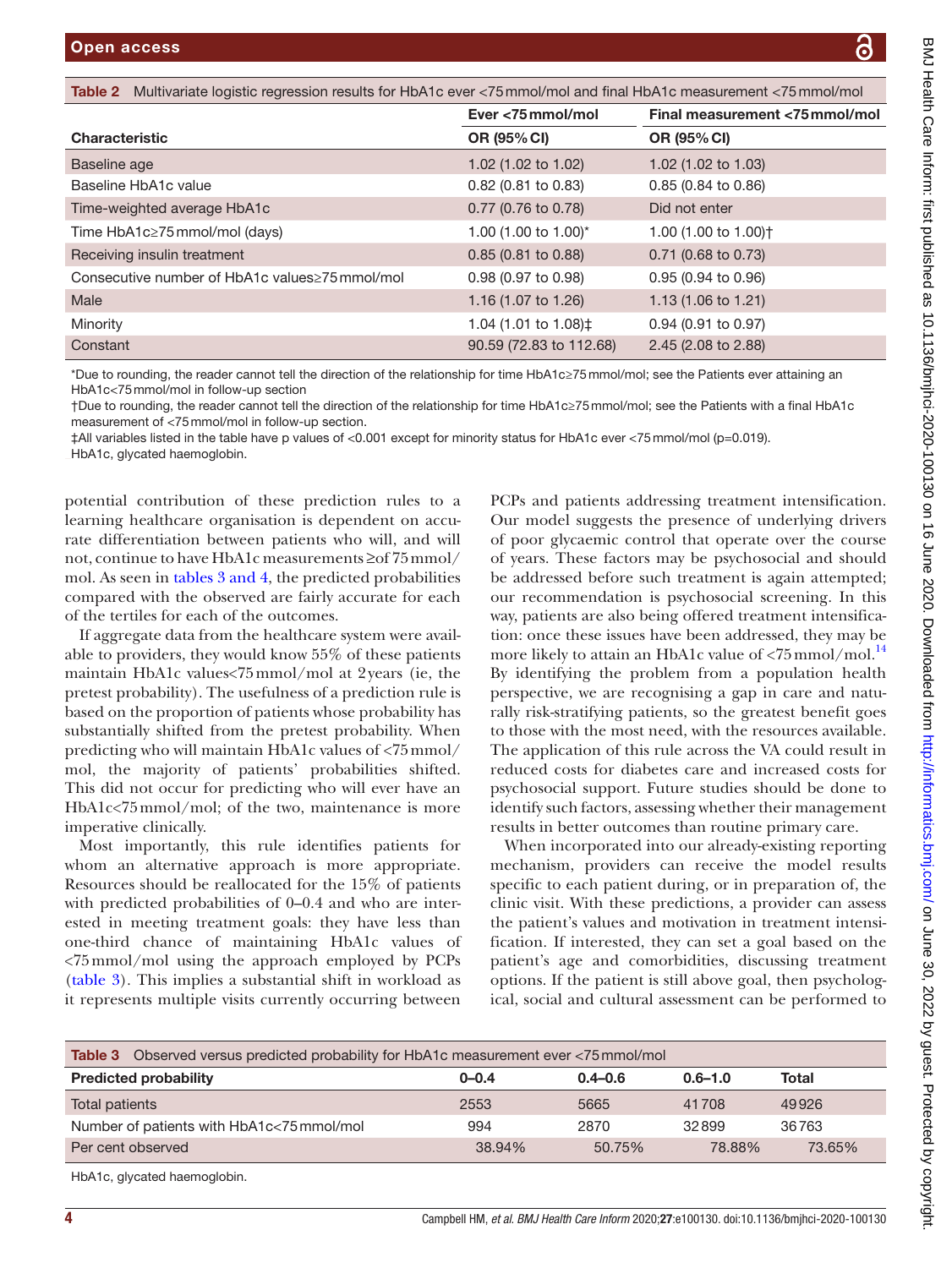<span id="page-4-0"></span>

| Observed versus predicted probability for final HbA1c measurement of <75 mmol/mol<br>Table 4 |           |             |             |        |
|----------------------------------------------------------------------------------------------|-----------|-------------|-------------|--------|
| <b>Predicted probability</b>                                                                 | $0 - 0.4$ | $0.4 - 0.6$ | $0.6 - 1.0$ | Total  |
| Total patients                                                                               | 7695      | 21085       | 23051       | 51831  |
| Number of patients with HbA1c<75 mmol/mol                                                    | 2303      | 10578       | 15808       | 28689  |
| Per cent observed                                                                            | 29.93%    | $50.17\%$   | 68.58%      | 55.35% |

HbA1c, glycated haemoglobin.

identify treatment barriers. If psychological screening indicates a psychiatric or personality disorder or substance abuse, the provider should refer the patient to behavioural health. Alternatively, if social assessment indicates an occupational problem or homelessness, the provider should refer the patient to social service. If a cultural barrier is identified, the patient should be referred to a support group for culturally sensitive recommendations.

As evidenced by the models retaining time HbA1c≥75mmol/mol, consecutive number of HbA1c values of ≥75mmol/mol, baseline HbA1c value and receiving insulin treatment, it appears intermediate and short-term factors play an important part on whether a patient with an HbA1c≥75mmol/mol will have subsequent HbA1c values of <75mmol/mol. Fortunately, modifiable factors such as diet, exercise, treatment regimen and recent change in health status (eg, pneumonia) are captured among these, highlighting their importance. Since time-weighted average HbA1c entered the model predicting HbA1c measurement ever <75mmol/mol, but not the model predicting final HbA1c measurement <75mmol/mol, another predictor variable potentially is more statistically, but not clinically, significant. Also noteworthy, minority status changed directions across the models. Our cohort has 4738 (3.58%) patients whose qualifying HbA1c during baseline was their first documented HbA1c in the VA. Future studies should be conducted to further elucidate these relationships.

In our review of the literature, we found only one other paper reporting a prediction rule for HbA1c in patients with diabetes.<sup>15</sup> Investigators of that study followed up 684 European patients with type 2diabetes mellitus 12 months from clinical appointments; their dependent variable was 'an observed increase in terms of HbA1c %≥0.5'. While we considered higher-risk patients to have baseline HbA1c≥75mmol/mol, their patients had microvascular complications with a median (range) HbA1c of 55mmol/ mol (48–72 mmol/mol). The authors of that paper do not report sensitivity, specificity, positive predictive value or negative predictive value to allow comparison of model performance to ours.

### Limitations

This study has several limitations. First, a significant Hosmer-Lemeshow indicates the potential presence of a systematic pattern of bias, such as model mis-specification; however, several criticisms exist about the Hosmer-Lemeshow test, including its use in large datasets as any small departure between observed and

predicted frequencies is magnified.<sup>16</sup> Although we do not know whether bias exists, a c-statistic is acceptable at the threshold of 0.7. Therefore, the c-statistics for each outcome indicate a satisfactory probability of correctly classifying a randomly selected pair of cases from those who did and did not attain HbA1c<75mmol/mol. Second, although we have studied the population of patients with diabetes with an HbA1c≥75mmol/mol, the findings may not reflect patients receiving care in other healthcare systems. For example, a comparison of demographics and health characteristics of the 2013 National Health Interview Survey suggested more similarity with VA patients and Medicare beneficiaries than patients with employer-based health insurance or Medicaid beneficiaries[.17](#page-5-13) Third, as with all secondary database analyses, the results depend on data entry of people independent of the study. To address this, the investigators applied clinical knowledge and understanding of the processes generating the data when dealing with issues of data integrity. Finally, no prediction rule should replace clinical judgement, especially when factors not available in a data source may play an important role. Rather, the findings are meant to inform the conversation between patient and provider. An improvement of this model can be the development of candidate predictor variables of modifiable patient characteristics. In particular, effects of various therapeutic classes will be helpful as the current ADA guidelines recommend many options, dependent on patient preferences and target HbA1c.<sup>4</sup>

### **CONCLUSIONS**

Our project simultaneously addresses population health and patient-centred care. Similar observed and predicted tertile probabilities were found within each rule; the majority of patients experienced probability shifts for maintaining HbA1c values of <75mmol/mol, showing its usefulness in a learning healthcare organisation. We recommend psychosocial screening for one in every seven patients for whom there is about one-third chance of maintaining HbA1c values of <75mmol/mol. We plan to leverage the richness of the national databases while testing different aspects of the technology, including assessment of human factors, in a graduated manner before any intention of national implementation.

Contributors AM, GAC and GHM designed the research; HMC, AM and GHM performed the research; HMC, AM, GAC and GHM analysed the data; HMC, GAC and GHM wrote the manuscript.